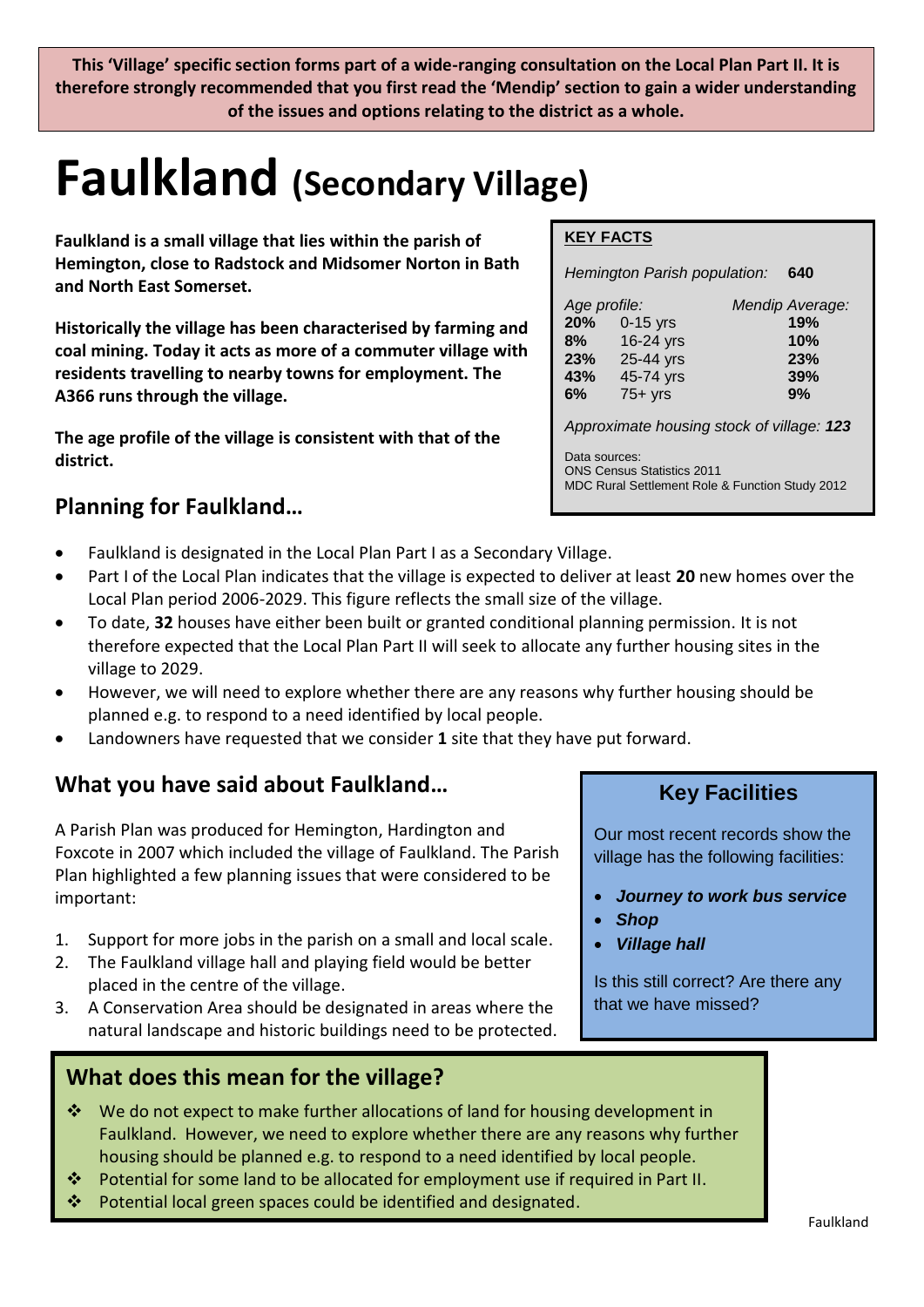### **Have your say...**

The following appendix has information on the designations in and around the village as well as the sites that have been put forward for consideration by landowners. To ensure that the views of local communities and stakeholders are reflected in the Local Plan Part II, we would welcome views on a number of issues. Please answer as many (or as few) of the following questions as you wish:

#### **Local Distinctiveness and Character**

FAUKQ1: What makes Faulkland special? Are there any specific areas, features or characteristics that should be protected or improved? In the event that future development is needed, are there any broad areas of the village where this should be located / avoided? *Please answer in general terms – you can comment in detail on specific sites below.*

#### **Housing**

- FAUKQ2: Although Faulkland has met and exceeded its minimum housing requirement as set out in the Local Plan Part I, are there any reasons why we should consider identifying further sites for housing in the Local Plan Part II?
- FAUKQ3: If a need for further development is identified, would you support / not support any of the sites put forward by landowners which are set out in Table B. Why? Please include site reference(s) where applicable and have regard to the constraints outlined in Tables A and B in explaining your reasons.
- FAUKQ4a: Are there any other potential development sites that we have not identified which you would like to draw our attention to?
- FAUKQ4b: If further development is needed, what types of development would you like to see on any of the site(s) identified e.g. housing of a particular size or type, affordable housing, custom build or mixed use schemes?

#### **Employment**

- FAUKQ5: Are there any existing employment or commercial sites in or around the village that may be suitable for redevelopment? If so, where and for what type(s) of development?
- FAUKQ6: Are there any existing employment or commercial sites in or around the village that you feel should be retained in their current use if at all possible? If so where and why?
- FAUKQ7: Is there a need for any additional land for employment/commercial development? If so, what types and where could such development take place?

#### **Development Limit**

- FAUKQ8: Does the current Development Limit reflect the existing and likely future built up area(s) of the village?
- FAUKQ9: Do you feel the current Development Limit should be changed? If so where and why?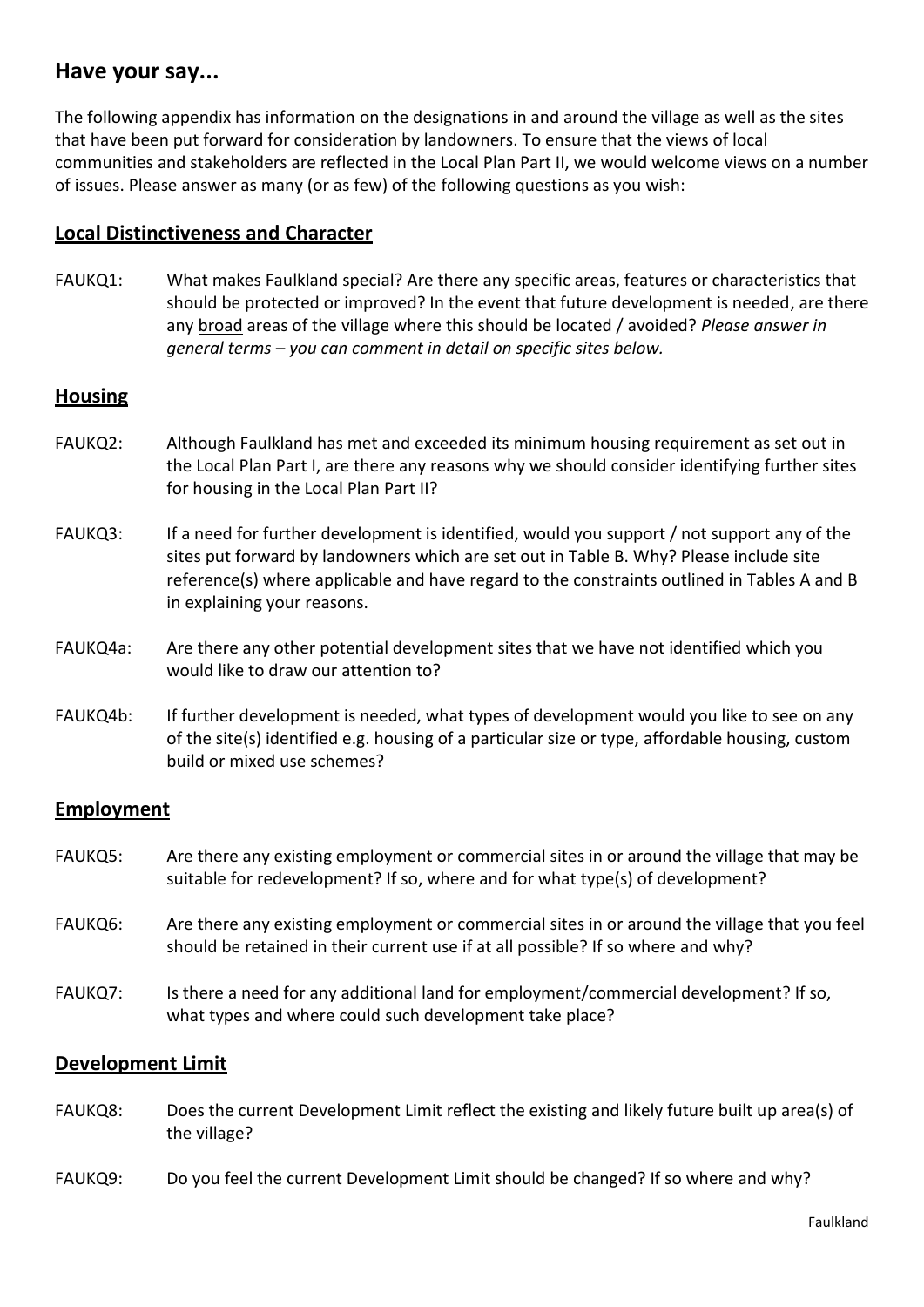#### **Infrastructure/Facilities**

FAUKQ10: Is there a need for further infrastructure or facilities in the village e.g. open or recreation space, meeting place, car park? If so, please specify what and where.

#### **Open Areas of Local Significance/Local Green Spaces**

- FAUKQ11: Looking at the Open Areas of Local Significance/Local Green Space criteria (see Mendip Section Appendix 2), do you think all of the sites listed still warrant designation? If so, why are they special?
- FAUKQ12: Are there any sites from which you feel the designation should be removed? If so which one(s) and why?
- FAUKQ13: Are there any new areas of land that you feel merit designation? If so please provide details of where and why.

#### **Other Matters**

- FAUKQ14: Are there any other planning issues in Faulkland that you feel should be addressed in the Local Plan Part II?
- FAUKQ15: Is any of the information presented incorrect or in need of updating (e.g. existing facilities and services)? If so, please specify?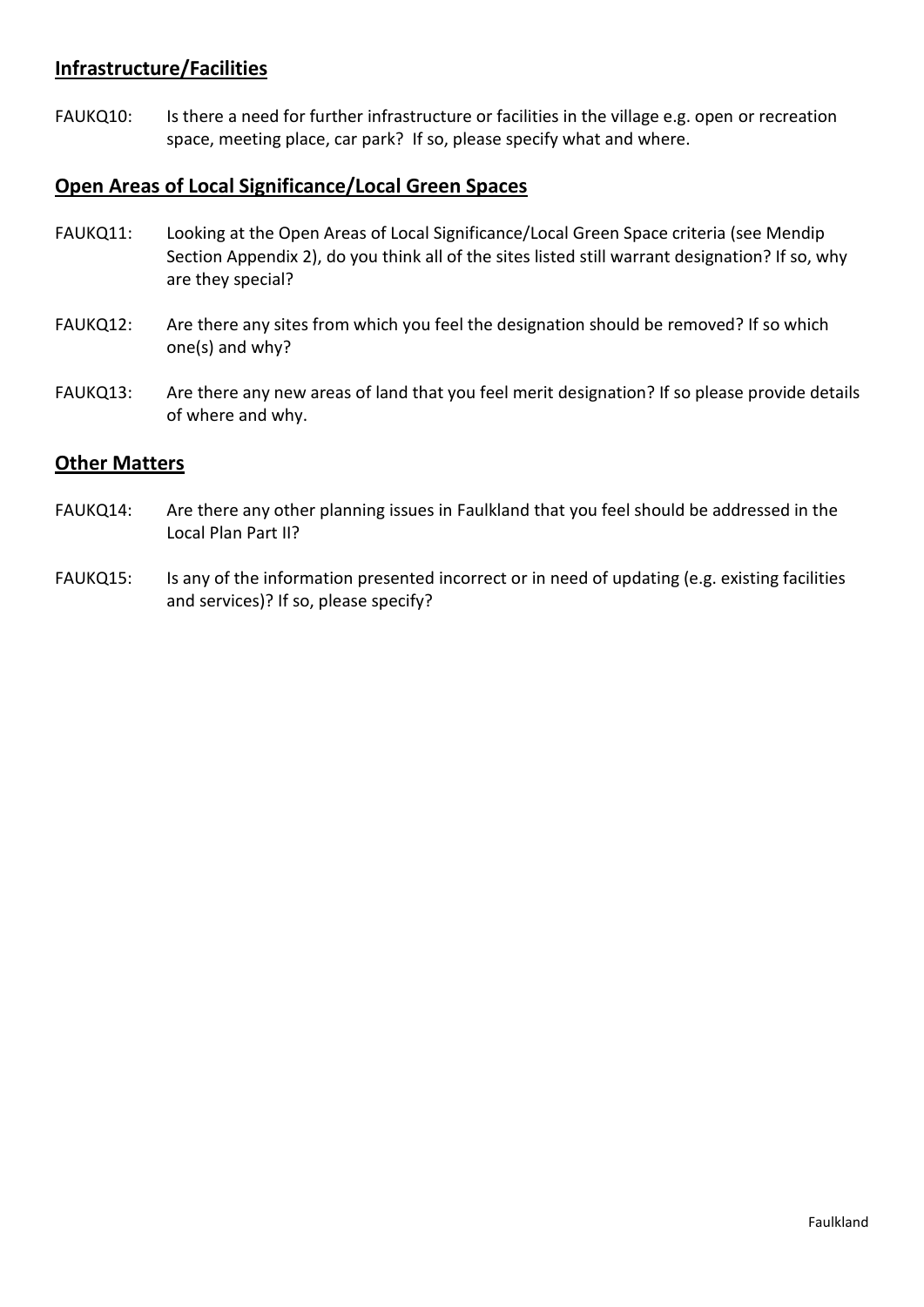# **Faulkland Appendix**

| Table A: Key designations and other relevant planning information |  |  |
|-------------------------------------------------------------------|--|--|
|-------------------------------------------------------------------|--|--|

| The whole village lies within Grade 3<br><b>Agricultural Land</b><br>In choosing development sites,<br><b>Classification</b><br>agricultural land.<br>local planning authorities should<br>seek to use areas of poorer quality<br>agricultural land in preference to<br>that of a higher quality. The grades<br>of agricultural land range from best<br>and most versatile to poor.<br><b>Ancient Woodland</b><br>Ancient woodlands are an<br>None.<br>irreplaceable natural habitat and<br>development should avoid their<br>unnecessary loss or deterioration.<br>The majority of the village is covered by an<br><b>Areas of High</b><br>Any development within an area of<br>Archaeological<br>Area of High Archaeological Potential.<br>known or potential archaeological<br><b>Potential and</b><br>interest will have to take into |
|-------------------------------------------------------------------------------------------------------------------------------------------------------------------------------------------------------------------------------------------------------------------------------------------------------------------------------------------------------------------------------------------------------------------------------------------------------------------------------------------------------------------------------------------------------------------------------------------------------------------------------------------------------------------------------------------------------------------------------------------------------------------------------------------------------------------------------------------|
|                                                                                                                                                                                                                                                                                                                                                                                                                                                                                                                                                                                                                                                                                                                                                                                                                                           |
|                                                                                                                                                                                                                                                                                                                                                                                                                                                                                                                                                                                                                                                                                                                                                                                                                                           |
|                                                                                                                                                                                                                                                                                                                                                                                                                                                                                                                                                                                                                                                                                                                                                                                                                                           |
|                                                                                                                                                                                                                                                                                                                                                                                                                                                                                                                                                                                                                                                                                                                                                                                                                                           |
|                                                                                                                                                                                                                                                                                                                                                                                                                                                                                                                                                                                                                                                                                                                                                                                                                                           |
|                                                                                                                                                                                                                                                                                                                                                                                                                                                                                                                                                                                                                                                                                                                                                                                                                                           |
|                                                                                                                                                                                                                                                                                                                                                                                                                                                                                                                                                                                                                                                                                                                                                                                                                                           |
|                                                                                                                                                                                                                                                                                                                                                                                                                                                                                                                                                                                                                                                                                                                                                                                                                                           |
|                                                                                                                                                                                                                                                                                                                                                                                                                                                                                                                                                                                                                                                                                                                                                                                                                                           |
|                                                                                                                                                                                                                                                                                                                                                                                                                                                                                                                                                                                                                                                                                                                                                                                                                                           |
|                                                                                                                                                                                                                                                                                                                                                                                                                                                                                                                                                                                                                                                                                                                                                                                                                                           |
|                                                                                                                                                                                                                                                                                                                                                                                                                                                                                                                                                                                                                                                                                                                                                                                                                                           |
|                                                                                                                                                                                                                                                                                                                                                                                                                                                                                                                                                                                                                                                                                                                                                                                                                                           |
|                                                                                                                                                                                                                                                                                                                                                                                                                                                                                                                                                                                                                                                                                                                                                                                                                                           |
| account this archaeological<br><b>Interest</b>                                                                                                                                                                                                                                                                                                                                                                                                                                                                                                                                                                                                                                                                                                                                                                                            |
| potential.                                                                                                                                                                                                                                                                                                                                                                                                                                                                                                                                                                                                                                                                                                                                                                                                                                |
| Development within an AONB is<br><b>Area of Outstanding</b><br>None.                                                                                                                                                                                                                                                                                                                                                                                                                                                                                                                                                                                                                                                                                                                                                                      |
| <b>Natural Beauty</b><br>more strictly controlled and must                                                                                                                                                                                                                                                                                                                                                                                                                                                                                                                                                                                                                                                                                                                                                                                |
| (AONB)<br>be designed in a way which will not                                                                                                                                                                                                                                                                                                                                                                                                                                                                                                                                                                                                                                                                                                                                                                                             |
| negatively impact upon the                                                                                                                                                                                                                                                                                                                                                                                                                                                                                                                                                                                                                                                                                                                                                                                                                |
| characteristics of the AONB.                                                                                                                                                                                                                                                                                                                                                                                                                                                                                                                                                                                                                                                                                                                                                                                                              |
| <b>Coal Consultation</b><br>The majority of the village, except the<br>The Coal Authority will need to be                                                                                                                                                                                                                                                                                                                                                                                                                                                                                                                                                                                                                                                                                                                                 |
| eastern extremity, lies within a Coal<br>consulted on potential sites to see<br>Zone                                                                                                                                                                                                                                                                                                                                                                                                                                                                                                                                                                                                                                                                                                                                                      |
| Consultation Zone.<br>whether there are any possible                                                                                                                                                                                                                                                                                                                                                                                                                                                                                                                                                                                                                                                                                                                                                                                      |
| issues from old coal mining works.                                                                                                                                                                                                                                                                                                                                                                                                                                                                                                                                                                                                                                                                                                                                                                                                        |
| <b>Conservation Area</b><br>Any development within the<br>None.                                                                                                                                                                                                                                                                                                                                                                                                                                                                                                                                                                                                                                                                                                                                                                           |
| Conservation Area will need to be                                                                                                                                                                                                                                                                                                                                                                                                                                                                                                                                                                                                                                                                                                                                                                                                         |
| sympathetic.                                                                                                                                                                                                                                                                                                                                                                                                                                                                                                                                                                                                                                                                                                                                                                                                                              |
| <b>Flood Zones</b><br>None.<br>Development should generally be                                                                                                                                                                                                                                                                                                                                                                                                                                                                                                                                                                                                                                                                                                                                                                            |
| directed away from areas                                                                                                                                                                                                                                                                                                                                                                                                                                                                                                                                                                                                                                                                                                                                                                                                                  |
| designated as at most risk from                                                                                                                                                                                                                                                                                                                                                                                                                                                                                                                                                                                                                                                                                                                                                                                                           |
| flooding (Zones and 2 and 3).<br><b>Green Belt</b>                                                                                                                                                                                                                                                                                                                                                                                                                                                                                                                                                                                                                                                                                                                                                                                        |
| Development in the Green Belt<br>None.                                                                                                                                                                                                                                                                                                                                                                                                                                                                                                                                                                                                                                                                                                                                                                                                    |
| should be resisted in line with                                                                                                                                                                                                                                                                                                                                                                                                                                                                                                                                                                                                                                                                                                                                                                                                           |
| Chapter 9 of the NPPF.<br>Particular care is needed in such                                                                                                                                                                                                                                                                                                                                                                                                                                                                                                                                                                                                                                                                                                                                                                               |
| <b>Groundwater</b><br>None.<br><b>Source Protection</b>                                                                                                                                                                                                                                                                                                                                                                                                                                                                                                                                                                                                                                                                                                                                                                                   |
| areas to ensure development in<br>Zone                                                                                                                                                                                                                                                                                                                                                                                                                                                                                                                                                                                                                                                                                                                                                                                                    |
| such areas does not adversely<br>affect the quality of groundwater.                                                                                                                                                                                                                                                                                                                                                                                                                                                                                                                                                                                                                                                                                                                                                                       |
| Recorded by English Heritage in<br><b>Historic Parks &amp;</b><br>None.                                                                                                                                                                                                                                                                                                                                                                                                                                                                                                                                                                                                                                                                                                                                                                   |
| recognition of their special historic<br><b>Gardens</b>                                                                                                                                                                                                                                                                                                                                                                                                                                                                                                                                                                                                                                                                                                                                                                                   |
| significance. Any proposed                                                                                                                                                                                                                                                                                                                                                                                                                                                                                                                                                                                                                                                                                                                                                                                                                |
| development should be considered                                                                                                                                                                                                                                                                                                                                                                                                                                                                                                                                                                                                                                                                                                                                                                                                          |
| against whether it would be likely                                                                                                                                                                                                                                                                                                                                                                                                                                                                                                                                                                                                                                                                                                                                                                                                        |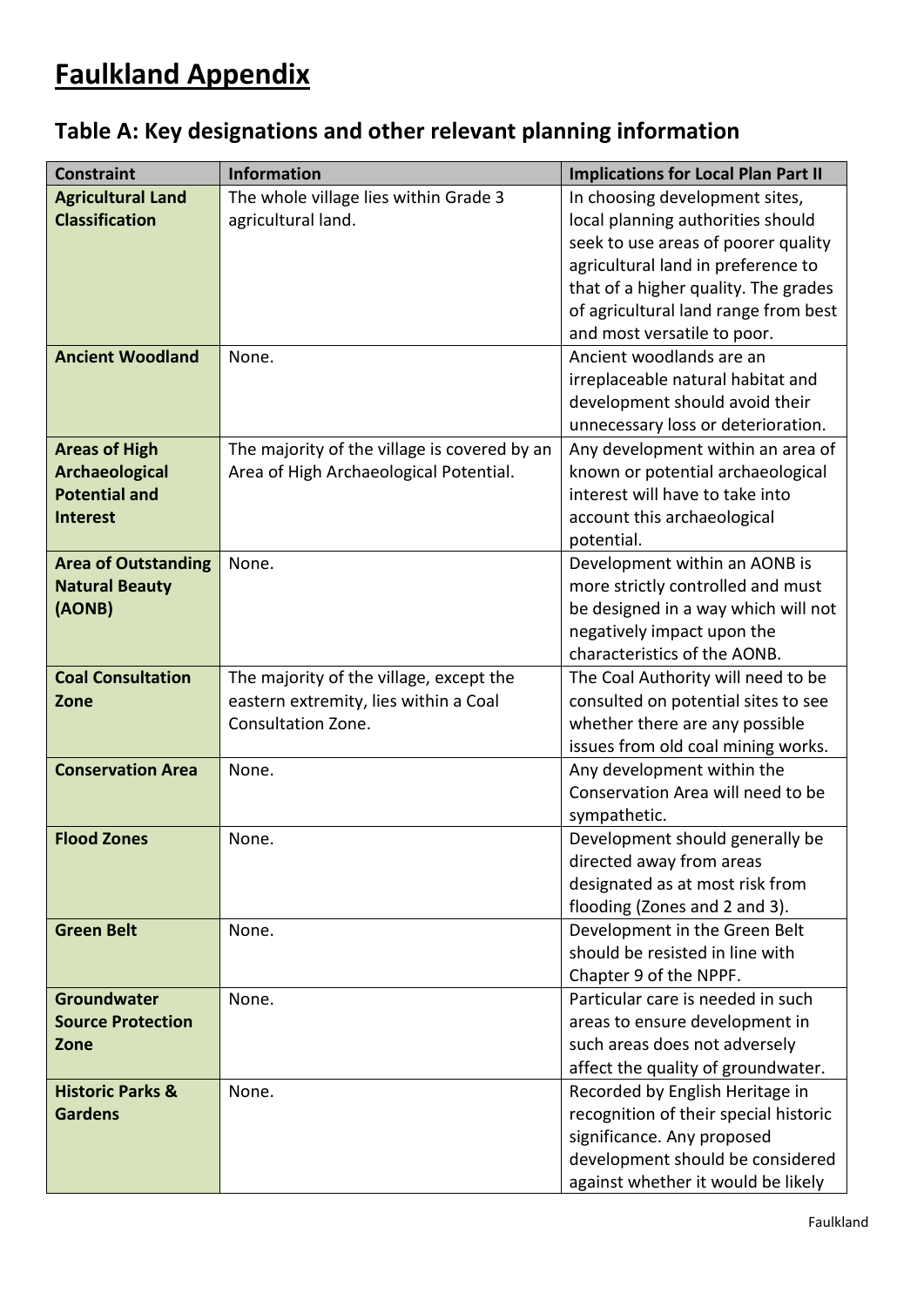|                             |                                             | to impact on the special character                 |  |
|-----------------------------|---------------------------------------------|----------------------------------------------------|--|
|                             |                                             | of any Historic Park and Garden.                   |  |
| <b>Landfill sites</b>       | There are two potential areas that have     | Areas of land which are, or have                   |  |
|                             | been identified to the west and far west of | been subject to landfill may be                    |  |
|                             | the village.                                | contaminated and/or lead to                        |  |
|                             |                                             | abnormal development costs.                        |  |
| <b>Listed Buildings</b>     | There are 17 Grade II listed buildings in   | Listed buildings are protected by                  |  |
|                             | the village.                                | national policy and development                    |  |
|                             |                                             | policy 3 of the Local Plan Part 1.                 |  |
|                             |                                             | Any development will need to                       |  |
|                             |                                             | ensure the integrity of these listed               |  |
|                             |                                             | buildings.                                         |  |
| <b>Local Wildlife Sites</b> | None.                                       | Development should be directed                     |  |
|                             |                                             | away from these sites to ensure no                 |  |
|                             |                                             | negative impact upon the potential                 |  |
|                             |                                             | biodiversity there.                                |  |
| <b>Mendip Bat</b>           | None.                                       | Any development within this area                   |  |
| <b>Consultation Zone</b>    |                                             | will need to take account of the                   |  |
|                             |                                             | potential for bats.                                |  |
| <b>Mineral</b>              | None.                                       | MCAs identify where mineral                        |  |
| <b>Consultation Areas</b>   |                                             | reserves exist which potentially                   |  |
|                             |                                             | could be needed at some point in                   |  |
|                             |                                             | the future.                                        |  |
| <b>National Nature</b>      | None.                                       | National Nature Reserves are                       |  |
| <b>Reserves (NNRs)</b>      |                                             | statutorily protected for their                    |  |
|                             |                                             | ecological and biodiversity value.                 |  |
|                             |                                             | Development should be directed                     |  |
|                             |                                             | away from such sites to ensure any                 |  |
| <b>Open Areas of Local</b>  | Two areas are designated as OALS/LGS        | adverse impacts.<br>These areas are protected from |  |
| Significance/Local          | (see Table 3 for details).                  | development under development                      |  |
| <b>Green Spaces</b>         |                                             | policy 2 of the Local Plan Part I.                 |  |
|                             |                                             | However, all of the areas                          |  |
|                             |                                             | designated as Local Green Spaces                   |  |
|                             |                                             | are being reviewed as part of the                  |  |
|                             |                                             | Local Plan Part II.                                |  |
| <b>Protected</b>            | One area of open space, to the far west of  | These areas are protected from                     |  |
| <b>Recreation Areas</b>     | the village, is designated as a protected   | development under development                      |  |
|                             | recreation space.                           | policy 16 of the Local Plan Part I.                |  |
|                             |                                             | Any development here will                          |  |
|                             |                                             | therefore be resisted.                             |  |
| <b>Quarries - SMLP</b>      | None.                                       | The existence of a quarry site may                 |  |
| <b>Quarries</b>             |                                             | constrain the development of                       |  |
|                             |                                             | nearby sites due to noise etc                      |  |
| <b>Ramsar Sites</b>         | None.                                       | A Habitats Regulations Assessment                  |  |
|                             |                                             | will have to be carried out to look                |  |
|                             |                                             | at the possible impact of potential                |  |
|                             |                                             | future development sites on the                    |  |
|                             |                                             | integrity of the Ramsar site.                      |  |
| <b>Regionally</b>           | None.                                       | RIGS are locally designated areas of               |  |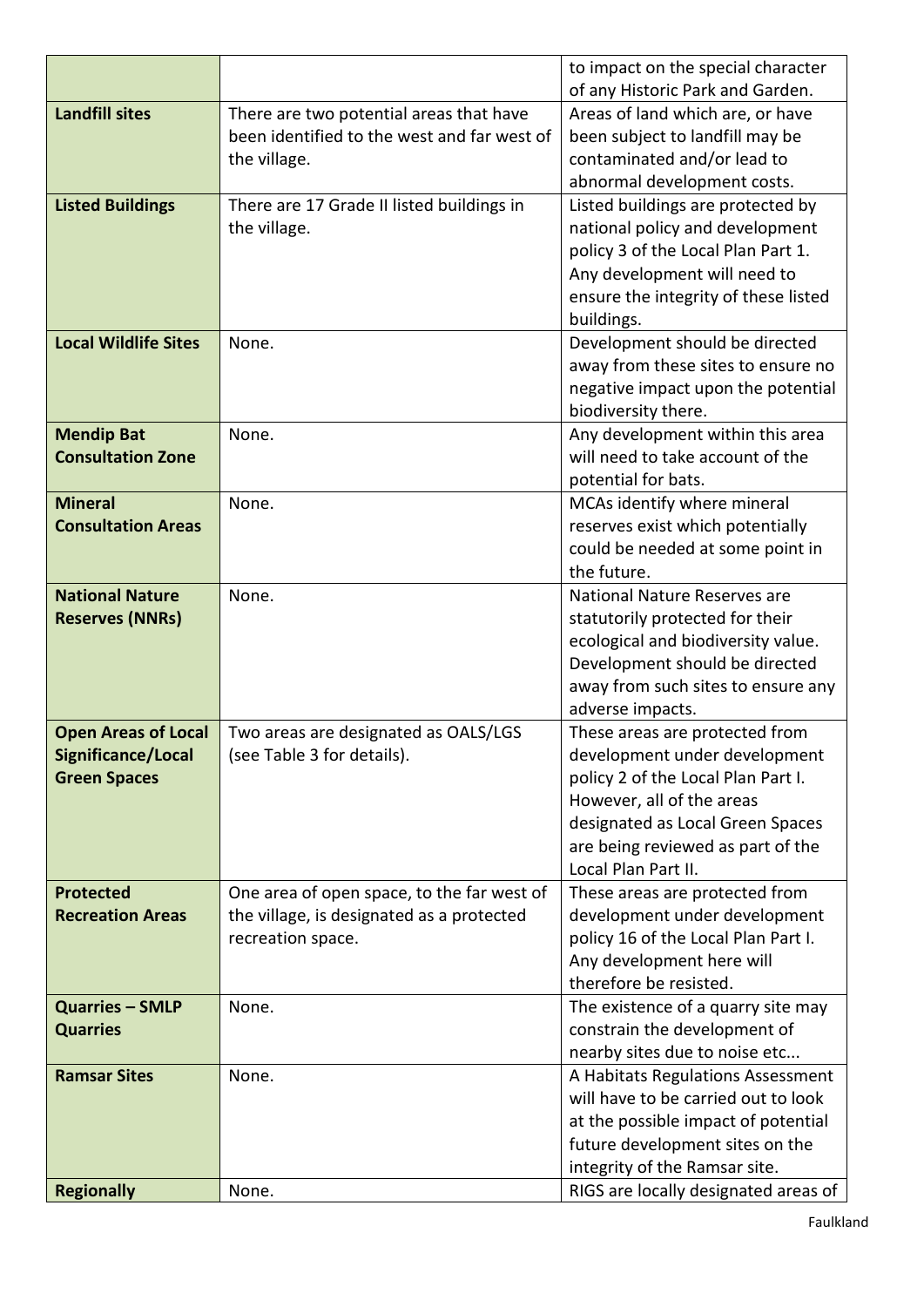| Important                  |                                     | importance for geology or           |
|----------------------------|-------------------------------------|-------------------------------------|
| Geological/                |                                     | geomorphology. Any new              |
| Geomorphological           |                                     | development would need to be        |
| <b>Sites (RIGS)</b>        |                                     | assessed against whether there      |
|                            |                                     | would be likely to be any adverse   |
|                            |                                     | effects on such areas.              |
| <b>Rights of Way</b>       | Only one ROW goes into the village. | Routes over which the public enjoy  |
|                            |                                     | a legal right to access by foot and |
|                            |                                     | sometimes other means. All public   |
|                            |                                     | rights of way would need to be      |
|                            |                                     | incorporated into, or reasonably    |
|                            |                                     | diverted around, new                |
|                            |                                     | development.                        |
| <b>Road Infrastructure</b> | The A366 runs through the village.  | The standard of local roads may     |
|                            |                                     | dictate the scale of development a  |
|                            |                                     | settlement can accommodate.         |
| <b>Scheduled Ancient</b>   | None.                               | Any development to the west of      |
| <b>Monuments (SAMs)</b>    |                                     | the village must ensure that the    |
|                            |                                     | integrity of the SAMs is not        |
|                            |                                     | damaged.                            |
| <b>Sewage Treatment</b>    | None.                               | Buffer Zones may constrain areas    |
| <b>Buffer Zones</b>        |                                     | which are capable of being          |
|                            |                                     | developed for housing in            |
|                            |                                     | particular.                         |
| <b>Sites of Special</b>    | None.                               | Development should be directed      |
| <b>Scientific Interest</b> |                                     | away from these areas and from      |
|                            |                                     | sites which may have a negative     |
|                            |                                     | impact upon the integrity of these  |
|                            |                                     | designated areas.                   |
| <b>Special Areas of</b>    | None.                               | A Habitats Regulations Assessment   |
| <b>Conservation (SAC)</b>  |                                     | will have to be carried out to look |
|                            |                                     | at the possible impact of potential |
|                            |                                     | future development sites on the     |
|                            |                                     | integrity of the Special Area of    |
|                            |                                     | Conservation.                       |
| <b>Special Landscape</b>   | None.                               | Any new development should not      |
| <b>Feature</b>             |                                     | have a negative impact upon the     |
|                            |                                     | special landscape feature and       |
|                            |                                     | should ideally be located away      |
|                            |                                     | from it.                            |
| <b>Special Protection</b>  | None.                               | A Habitats Regulations Assessment   |
| <b>Areas (SPAs)</b>        |                                     | will have to be carried out to look |
|                            |                                     | at the possible impact of potential |
|                            |                                     | future development sites on the     |
|                            |                                     | integrity of the Special Protection |
|                            |                                     | Area.                               |
| <b>Tree Preservation</b>   | None.                               | Any new development should take     |
| <b>Orders - Areas and</b>  |                                     | account of these areas and ensure   |
| <b>Trees</b>               |                                     | that there is no negative impact    |
|                            |                                     | upon them.                          |
|                            |                                     |                                     |